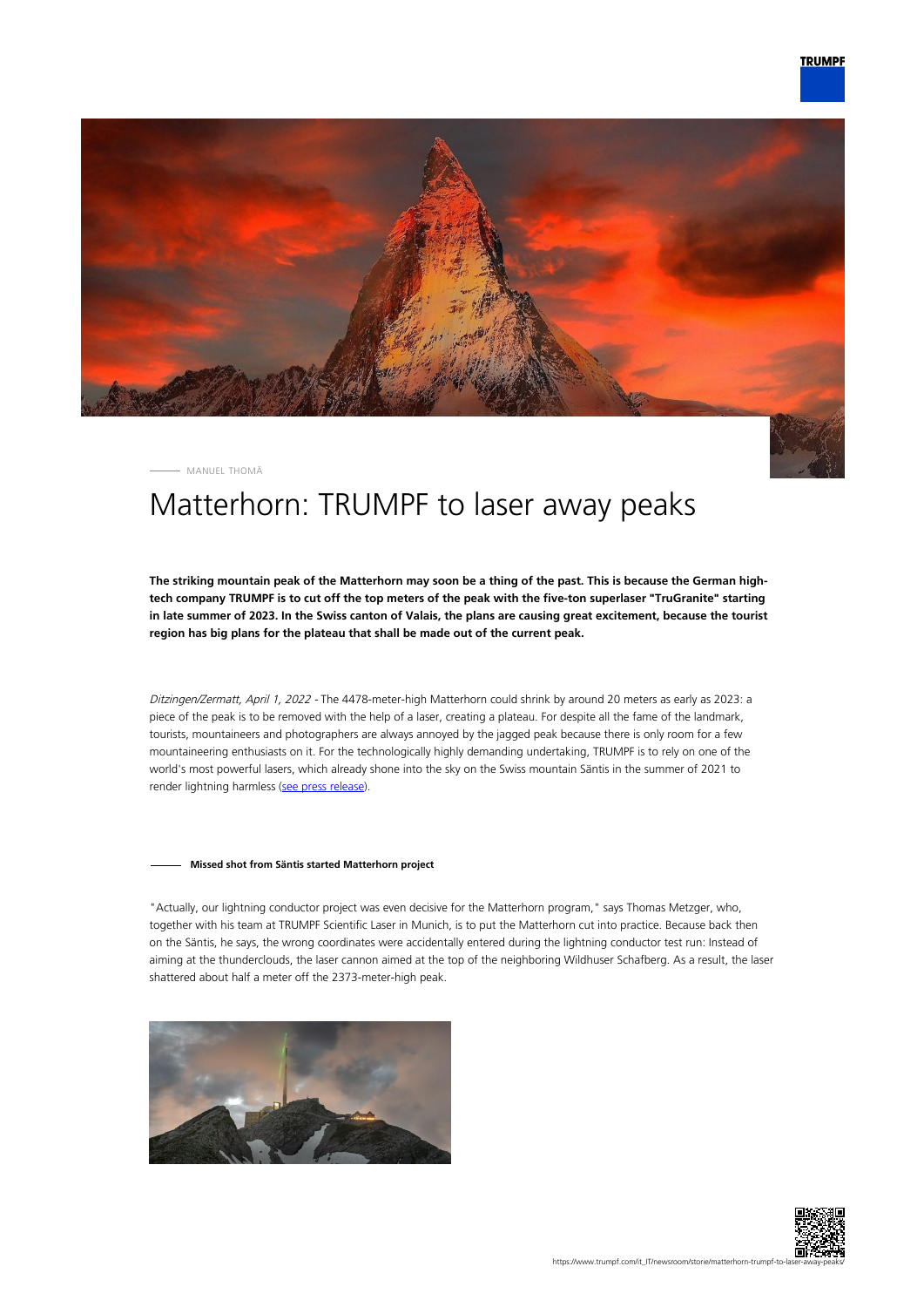

"Lightning rod laser" on Säntis 2021: Idea generator for the Matterhorn.

One of our English explorers, an enthusiastic mountaineer, said: "The famous Thompson R. Keystone would have liked this. He wanted to straighten - in his words - "the damn steep peak" of the Matterhorn, but at that time he would have lacked the tools for it. After reading Keystone's vision of the Matterhorn, I could almost picture this prestigious project," explains Thomas Metzger.

#### **Enthusiasm in Zermatt**

TRUMPF then inquired in the canton of Valais and, contrary to expectations, was met with enthusiasm. There, a removal of the top was already under discussion. The newly created level - the plans covered around 226 square meters - was to be used to operate a slender but multi-story hotel on the height. "We probably couldn't design the Matterhorn more beautifully than with such a straight structure on the top," was the statement from the "New Matterhorn" association founded especially for the hotel project.

#### **Approval still pending**

Before work can begin on this hotel, however, a number of permits still have to be obtained. But TRUMPF would also first have to clear a few boulders out of the way in order to be able to work at all on the Matterhorn with the so-called "TruGranite" laser measuring almost nine meters long and weighing five tons. All the arrangements should be in place by mid-2023. The processing and leveling itself should then be fairly quick. "After a week of lasering at the highest level, we should have laid a clean cut. Meanwhile, we will be simultaneously crushing the rock that has been removed," says Andreas Conzelmann, CEO of TRUMPF Schweiz AG

TRUMPF is well aware that working on the mountain is not without risk for its employees. "That's why the month of September is planned. By then, the snow on the Matterhorn has largely melted and the weather conditions are usually stable. In addition, the main season for alpinists is already over. In an emergency, we switch off the laser if someone is still in the summit area and can thus guarantee the safety of all climbers at all times," says Andreas Conzelmann, who has already climbed the Matterhorn himself.



Andreas Conzelmann, CEO TRUMPF Switzerland, still has a few things to sort out before the giant laser "TruGranite" can clip the Matterhorn peak in September 2023.

#### **Trumpf employees with mountain experience on site**

In general, TRUMPF Switzerland can rely on mountain-experienced employees for this project, who, according to Conzelmann, are excited to be involved on site: "There will be two employees at the summit around the clock: one laser specialist and one safety engineer. All of the employees involved are very fast and safe climbers. They are able to get from the Hörnlihütte, located at the foot of the summit, to the top of the mountain within three hours - a slightly longer than usual commute - but also the most beautiful one imaginable."